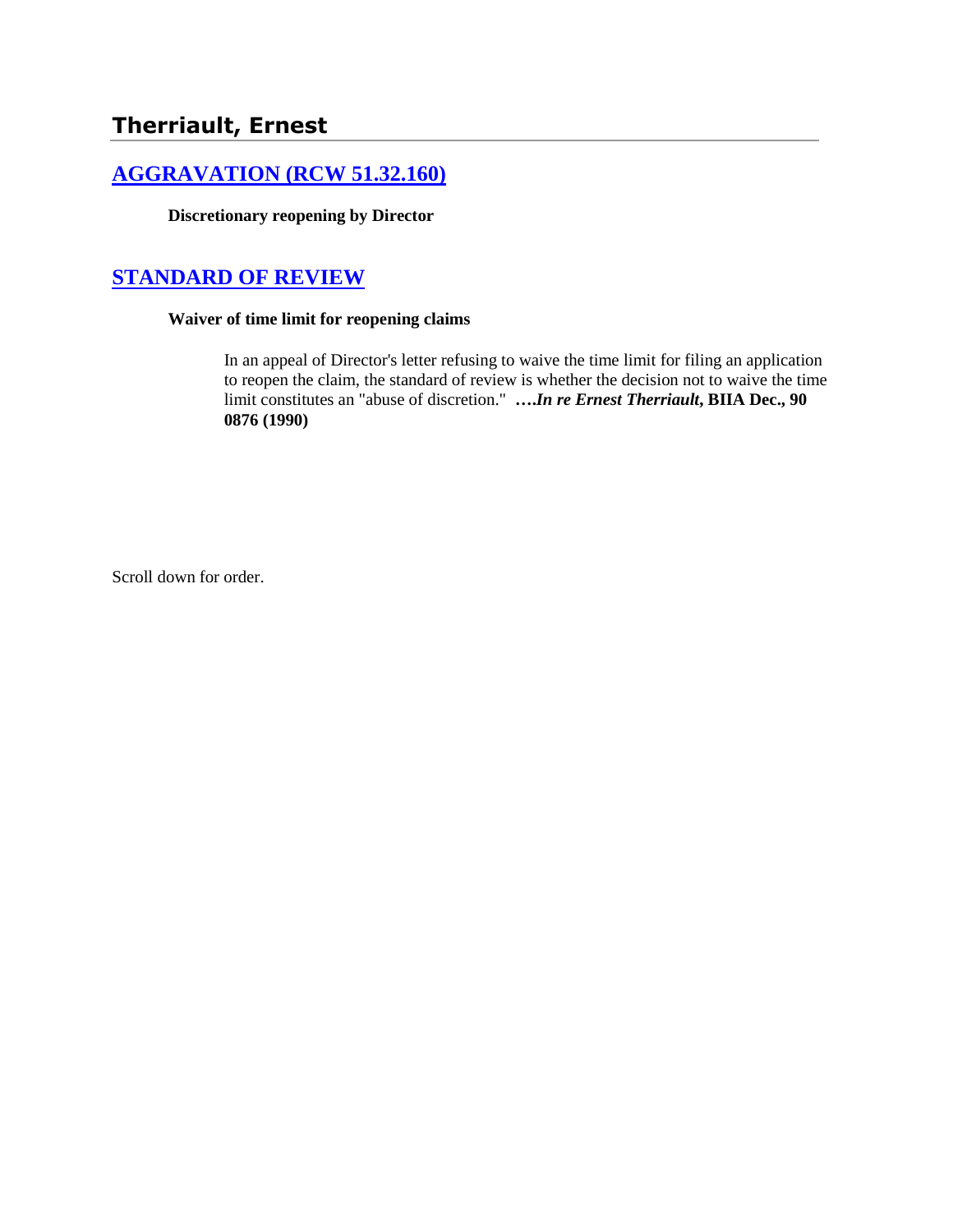#### **BEFORE THE BOARD OF INDUSTRIAL INSURANCE APPEALS STATE OF WASHINGTON**

**)**

**IN RE: ERNEST J. THERRIAULT ) DOCKET NOS. 90 0876 & 90 1365**

**CLAIM NO. G-370616 ) DECISION AND ORDER**

APPEARANCES:

Claimant, Ernest J. Therriault, Pro Se

Employer, Alaska Copper Company, Inc., by None

Department of Labor and Industries, by Office of the Attorney General, per Larry A. Jones, Assistant

These are appeals filed by the claimant on February 16, 1990 to a Director's Letter dated February 8, 1990 which determined the claim would not be reopened and a Department order dated February 8, 1990 which provided as follows: "You are not eligible for disability benefits because we did not receive your application within the time limits set by law (10 years for eye injuries, 7 years for all other injuries). Your claim will remain closed." The Director's letter is affirmed and the Department order dated February 8, 1990 is **REVERSED AND REMANDED**.

## **DECISION**

Pursuant to RCW 51.52.104 and RCW 51.52.106, this matter is before the Board for review and decision on a timely Petition for Review filed by the claimant to a Proposed Decision and Order issued on August 6, 1990 in which the Director's Letter dated February 8, 1990 and the order of the Department dated February 8, 1990 were affirmed.

The Board has reviewed the evidentiary rulings in the record of proceedings and finds that no prejudicial error was committed and said rulings are hereby affirmed.

Mr. Therriault was severely burned on November 14, 1972 while employed by Alaska Copper Company, Inc. He has previously received permanent partial disability awards equal to 40% as compared to total bodily impairment for physical residuals due to the injury and 50% as compared to total bodily impairment for psychiatric residuals due to the injury.

Mr. Therriault has filed numerous applications to reopen his claim due to aggravation of his condition. This appeal is before us as a result of an application to reopen which was received by the Department on February 28, 1988.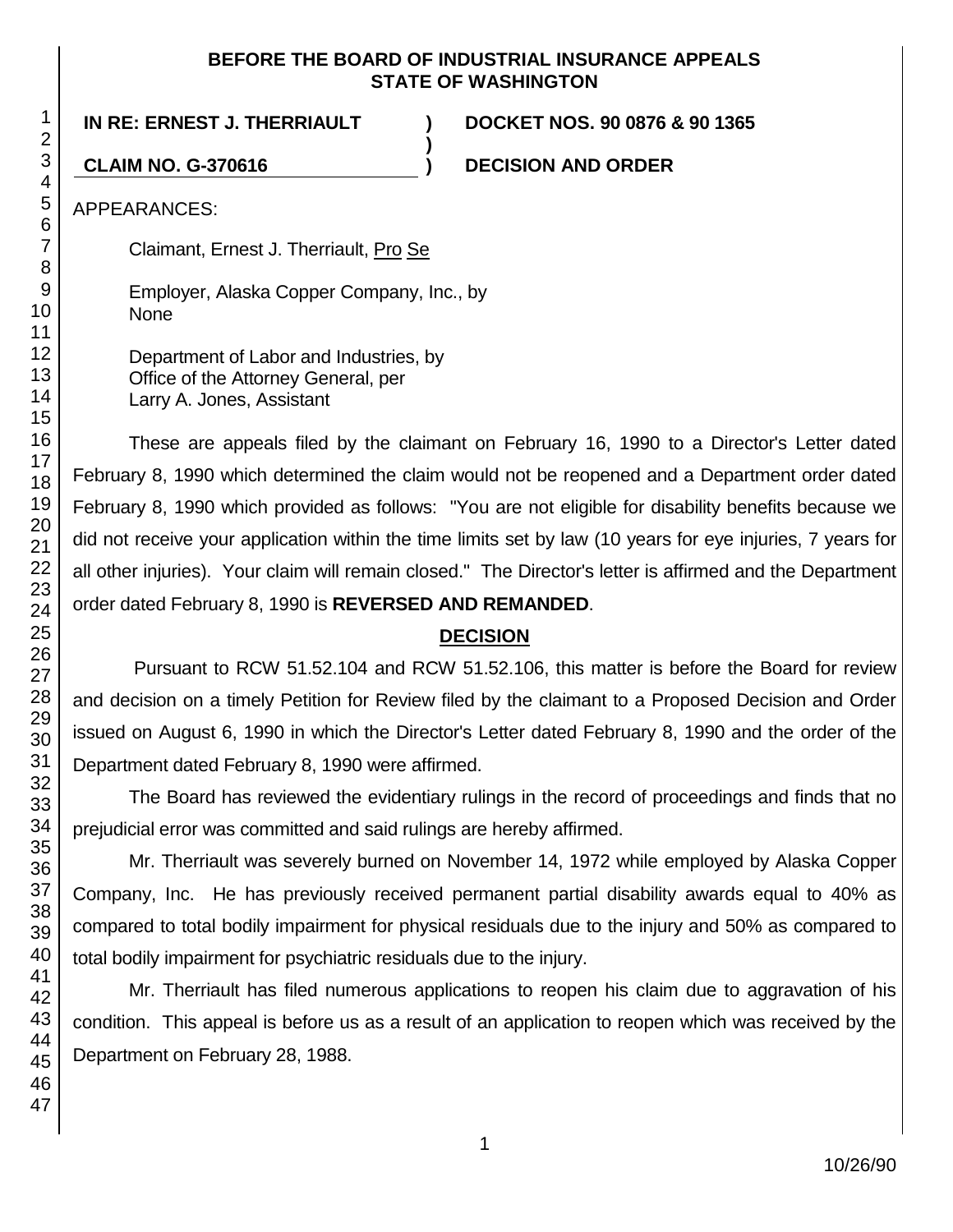Mr. Therriault has appealed two determinations made by the Department. Those appeals have been consolidated and we will address both in this decision. Docket No. 90 1365 is an appeal of a Director's letter refusing to exercise his discretion to reopen the claim over seven years from the first order closing this claim on March 20, 1974.

Mr. Therriault's burden of proof in that appeal is to show that the Director abused his discretionary authority to reopen pursuant to RCW 51.32.160. See Botica v. Dep't of Labor & Indus., 184 Wash. 573 (1935). Our review of the record leads us to the conclusion that the Director did not abuse his discretion and we will affirm that determination.

The second appeal, Docket No. 90 0876, is from a Department order refusing to reopen the claim because the application was received more than seven years after the first closing order. There is no question that Mr. Therriault's aggravation application was indeed filed beyond the seven year time limit. Thus, under RCW 51.32.160 as amended in 1988, his claim cannot be reopened for additional compensation. That is, unless the Director chooses to exercise his discretion and reopen this claim, Mr. Therriault cannot receive further time-loss compensation, permanent partial disability, or a pension. However, there is no time limitation for reopening for additional treatment. Therefore, if Mr. Therriault has proved by a preponderance of the evidence that his condition causally related to his industrial injury has objectively worsened between January 30, 1976 and February 8, 1990 so as to require further treatment, his claim can be reopened for that purpose. We believe Mr. Therriault has sustained that burden.

The industrial appeals judge admitted Exhibit 29, offered by the Department's representative, to the record. This exhibit is a letter from Dr. G. Christian Harris, a psychiatrist certified in his specialty, to Donna Wagner, a claims adjudicator for the Department of Labor and Industries. The letter is dated February 2, 1989 and details Dr. Harris's conclusions based on his sessions with Mr. Therriault on December 12, January 9, 12 and 20, 1989. Dr. Harris had previously seen Mr. Therriault in 1975. (Exhibit 9).

In his report of February 2, 1989, Dr. Harris diagnoses Mr. Therriault's psychiatric condition as a paranoid disorder causally related to the industrial injury. Dr. Harris believes Mr. Therriault's overall condition and level of functioning were clearly worse than at the time of closure and seemed treatable as of February 2, 1989. Dr. Harris recommended that Mr. Therriault be engaged in regular psychotherapeutic treatment for his condition (Exhibit No. 29).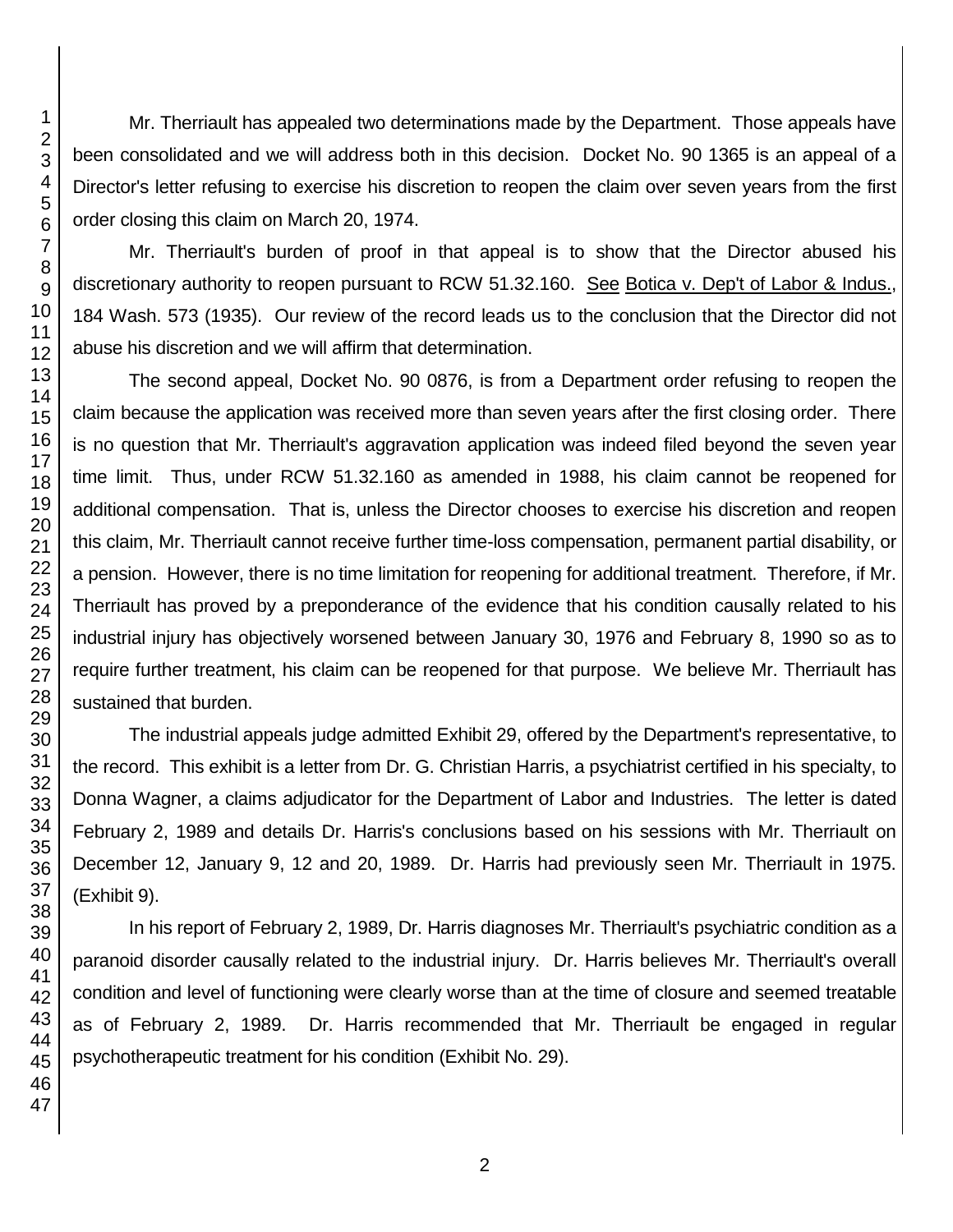This evidence is uncontested and it is clear to us that based on Dr. Harris's letter Mr. Therriault's claim should be reopened for further treatment. We should point out that Mr. Therriault's claim can only be reopened to provide him further treatment. Unless the Director exercises his discretion, RCW 51.32.160 specifically does not allow Mr. Therriault to receive any benefits such as an increase in his permanent partial disability awards or time-loss compensation or a pension.

## **FINDINGS OF FACT**

1. On November 17, 1972, the Department of Labor and Industries received an accident report alleging an industrial injury to the claimant, Ernest J. Therriault, on November 14, 1972, while in the course of his employment with Alaska Copper & Brass Company, Inc. On November 29, 1972, the Department paid time- loss compensation through November 30 by interlocutory order. On December 7, 1972, the Department issued an order allowing the claim and paying time-loss compensation through December 30, 1972.

On April 3, 1973, the Department issued an order closing the claim with payment of time- loss compensation through March 30, 1973. On April 12, 1973, the Department issued an order paying time-loss compensation through April 15, 1973. On May 22, 1973, the Department issued an order terminating time-loss compensation with payment through April 15, 1973.

On March 20, 1974, the Department issued an order awarding permanent partial disability equal to 40% of total bodily impairment for physical residuals and 30% of total bodily impairment for psychiatric residuals, deducted advances on permanent partial disability, paid a cash award in the amount of \$2,000.00, indicated that the balance of permanent partial disability in the amount of \$14,250.00 would be paid at the rate of \$500.00 per month plus 6% interest, terminated time-loss compensation as paid through October 1, 1973, and closed the claim.

On March 29, 1974, the employer filed a protest and request for reconsideration of the Department's order of March 20, 1974. On April 5, 1974, the Department issued a letter responding to the protest and request for reconsideration of March 29, 1974. On April 22, 1974, the employer sent correspondence to the Department concurring with the Department's findings and recommendations.

On December 5, 1974, the claimant filed an application to reopen for aggravation of condition. On February 13, 1975, the Department issued an order denying claimant's application to reopen for aggravation of condition.

On January 23, 1976, the claimant filed an application to reopen for aggravation of condition. On January 30, 1976, the Department issued an order denying claimant's application to reopen for aggravation of condition.

1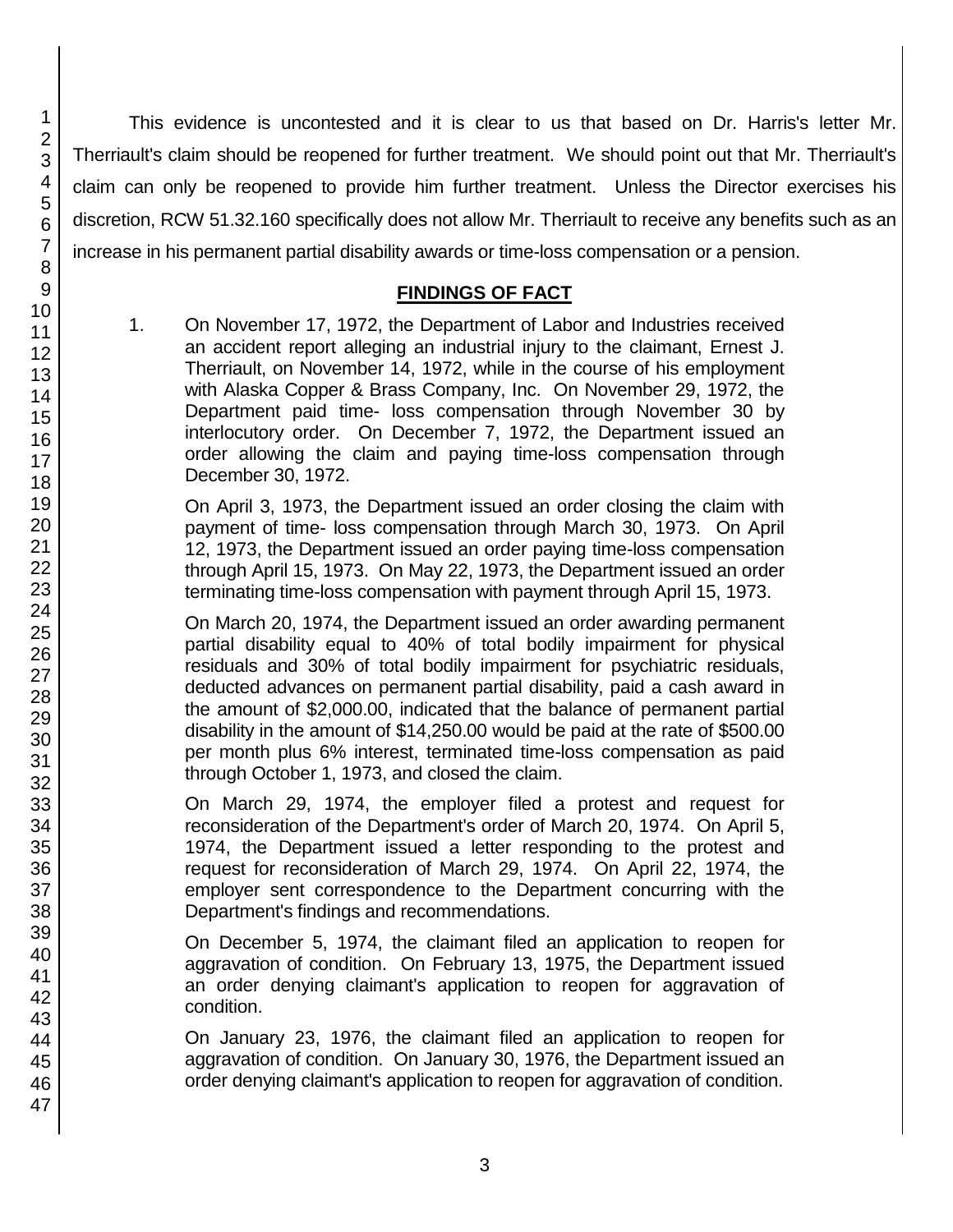On February 10, 1976, the claimant filed a Notice of Appeal with the Department of Labor and Industries which provided the Notice of Appeal to the Board of Industrial Insurance Appeals from the Department's order of January 30, 1976. On February 27, 1976, the Board issued its order granting the appeal in Docket No. 47,701. On June 23, 1976, the Board issued its Order on Agreement of Parties remanding Docket No. 47,701 to the Department of Labor and Industries to reopen the claim and to pay additional permanent partial disability equal to 20% as compared to total bodily impairment for psychiatric residuals and to close the claim.

On June 25, 1976, the Department issued its order reopening the claim, paying additional permanent partial disability equal to 20% for unspecified disability for psychiatric residuals, terminating time-loss compensation as paid and closing the claim.

In December 1984, the claimant filed an application to reopen for aggravation of condition. On April 8, 1985, the Department of Labor and Industries by correspondence denied claimant's December 1984 application to reopen for aggravation of condition.

On October 24, 1986, the claimant filed an application to reopen for aggravation of condition and requested waiver of the seven year statute applicable to aggravation applications. On November 24, 1986, the Department forwarded correspondence to claimant denying claimant's request to reopen the claim under the discretionary authority of RCW 51.32.160.

On December 11, 1986, the claimant filed a Notice of Appeal with the Board of Industrial Insurance Appeals from the Department's correspondence of November 24, 1986. On January 27, 1987, the Board of Industrial Insurance Appeals issued its order denying the appeal in Docket No. 86 4406.

On February 28, 1988, the claimant filed an application to reopen for aggravation of condition. On April 21, 1989, the Department issued its order denying claimant's application to reopen for aggravation of condition.

On May 2, 1989, the Board of Industrial Insurance Appeals received a Notice of Appeal from claimant from the Department's order of April 21, 1989. On May 26, 1989, the Board of Industrial Insurance Appeals issued its order granting the appeal in Docket No. 89 1780. On November 16, 1989, the Board issued its Order on Agreement of Parties in Docket No. 89 1780 reversing the Department's order of April 21, 1989, and remanding the claim to the Department to give the Director the opportunity to exercise discretion and reopen the claim.

On February 2, 1990, the Department issued an order superseding and holding for naught its order of April 21, 1989, pursuant to the order of the Board of Industrial Insurance Appeals of November 16, 1989.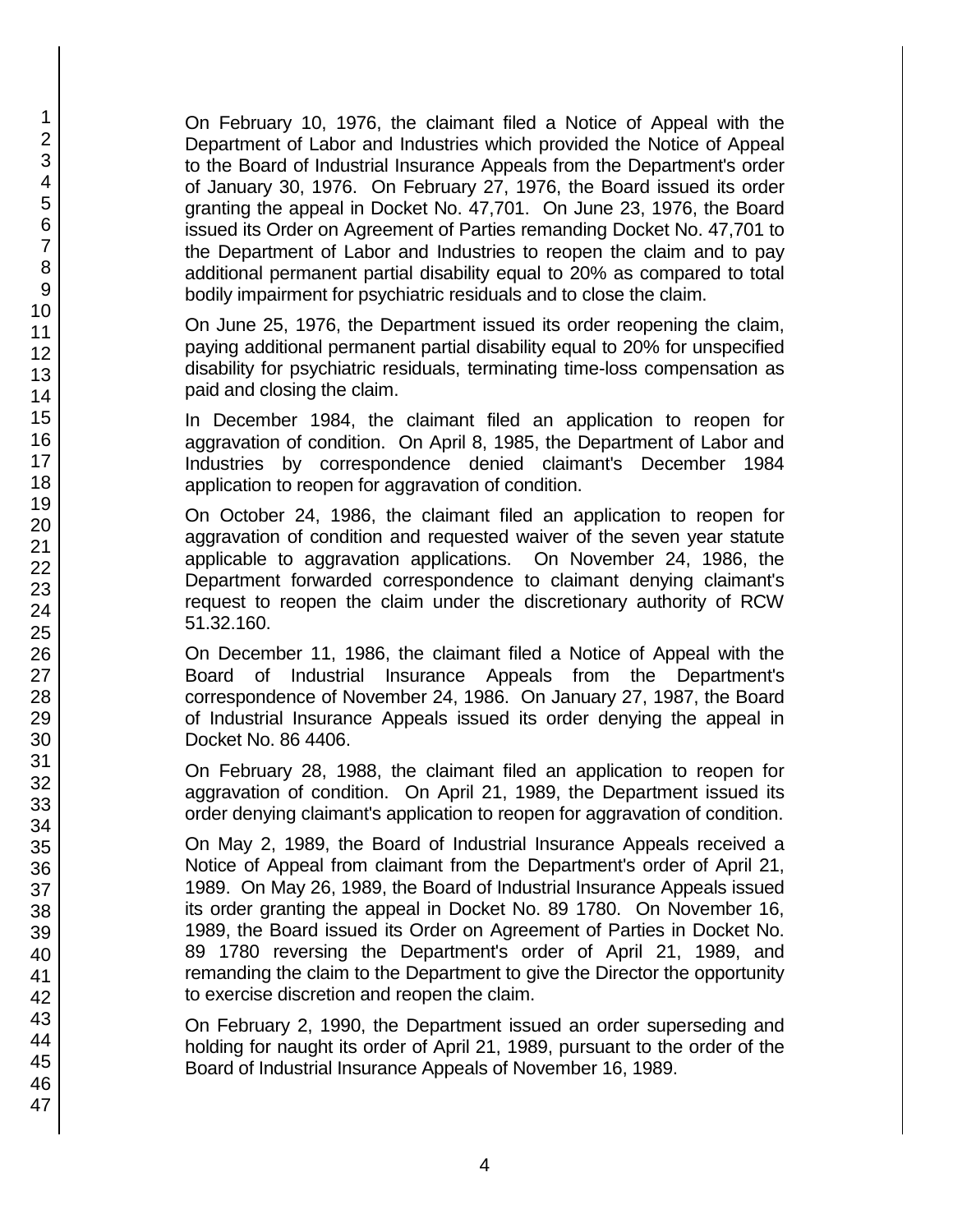On February 8, 1990, the Department issued an order denying claimant's application to reopen for aggravation of condition received on February 28, 1989, because the application had not been received within the seven year time limitation established by RCW 51.32.160.

On February 8, 1990, the Director of the Department of Labor and Industries sent correspondence to the claimant refusing to exercise his discretionary authority to reopen the claim beyond the seven year time limitation prescribed by RCW 51.32.160.

On February 16, 1990, the Board of Industrial Insurance Appeals received a Notice of Appeal from claimant from the Department's order of February 8, 1990. On March 16, 1990, the Board of Industrial Insurance Appeals issued its order granting the appeal, assigning it Docket No. 90 0876 and ordering that further proceedings be held.

On February 16, 1990, the Board of Industrial Insurance Appeals received a Notice of Appeal from the claimant from the Director's letter of February 8, 1990. On March 16, 1990, the Board issued its order granting the appeal, assigning it Docket No. 90 1365 and ordering that further proceedings be held.

- 2. On November 14, 1972, while in the course of his employment with Alaska Copper & Brass Company the claimant, Ernest J. Therriault, experienced an industrial injury. He suffered multiple burns and psychiatric impairment as a result of this injury.
- 3. As a result of his industrial injury the claimant has suffered a psychiatric condition which was diagnosed as a depressive reaction as of March 7, 1974.
- 4. As of February 2, 1989, the claimant was suffering from a paranoid disorder which was causally related to his industrial injury of November 14, 1972.
- 5. Between January 30, 1976, and February 8, 1990, the claimant's psychiatric condition causally related to his industrial injury worsened.
- 6. As of February 8, 1990, the claimant's psychiatric condition was not fixed and stable and was in need of further treatment.
- 7. Claimant's application to reopen for aggravation of condition was filed with the Department on February 28, 1988. His claim was first closed on March 20, 1974.
- 8. The Director of the Department of Labor and Industries did not abuse his discretion in his letter dated February 8, 1990, when he declined to reopen this claim upon his own motion.

### **CONCLUSIONS OF LAW**

1. The Board of Industrial Insurance Appeals has jurisdiction over the parties and the subject matter to these appeals.